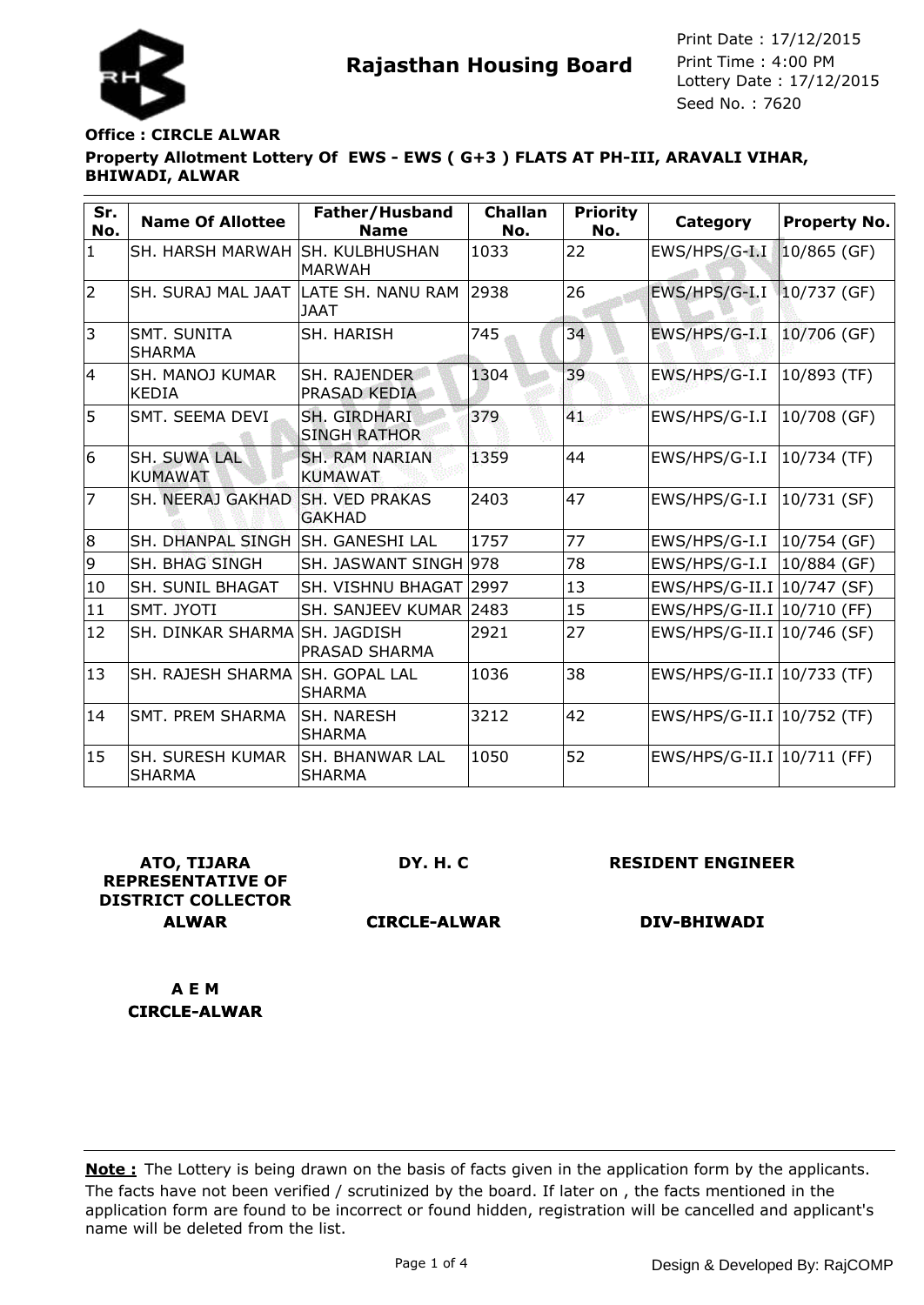



# **Property Allotment Lottery Of EWS - EWS ( G+3 ) FLATS AT PH-III, ARAVALI VIHAR, BHIWADI, ALWAR Office : CIRCLE ALWAR**

| Sr.<br>No. | <b>Name Of Allottee</b>                       | Father/Husband<br><b>Name</b>       | <b>Challan</b><br>No. | <b>Priority</b><br>No. | Category                     | <b>Property No.</b> |
|------------|-----------------------------------------------|-------------------------------------|-----------------------|------------------------|------------------------------|---------------------|
| 16         | <b>SH. RAJVEER YADAV</b>                      | <b>SH. OM PRAKASH</b><br>YADAV      | 454                   | 64                     | EWS/HPS/G-II.I 10/877 (TF)   |                     |
| 17         | <b>KU. ANURADHA</b>                           | <b>SH. GORDHAN DASS</b>             | 1353                  | 67                     | EWS/HPS/G-II.I   10/878 (TF) |                     |
| 18         | <b>SMT, MANJU</b>                             | SH. CHANDER BHAN                    | 2152                  | 70                     | EWS/HPS/G-II.I   10/729 (SF) |                     |
| 19         | <b>SMT. VANDANA</b>                           | <b>SH. RAJENDER</b><br>SHRIVASTAV   | 1381                  | 81                     | EWS/HPS/G-II.I   10/741 (FF) |                     |
| 20         | SH. SANJAY<br><b>KHARWAR</b>                  | SH. SHIV BACHAN<br><b>KHARWAR</b>   | 1131                  | 99                     | EWS/HPS/G-II.I   10/868 (GF) |                     |
| 21         | SMT. BHANWAR DEVISH, HEERA LAL                | <b>SHARMA</b>                       | 891                   | 100                    | EWS/HPS/G-II.I   10/718 (TF) |                     |
| 22         | <b>SH. RAM YASHPAL</b>                        | <b>SH. RAM FAKIRPAL</b>             | 52                    | 112                    | EWS/HPS/G-II.I   10/874 (SF) |                     |
| 23         | <b>SMT. CHANCHAL</b><br><b>BHATIA</b>         | SH. B. M. BHATIA                    | 1727                  | 118                    | EWS/HPS/G-II.I   10/763 (SF) |                     |
| 24         | SH. RADHEY SHYAM<br><b>SISODIA</b>            | <b>SH. NARIAN</b><br><b>SISODIA</b> | 1039                  | 119                    | EWS/HPS/G-II.I   10/716 (SF) |                     |
| 25         | <b>SH. JAWED ANWAR</b><br><b>ANSARI</b>       | SH. J. M. ANSARI                    | 2197                  | 128                    | EWS/HPS/G-II.I   10/723 (GF) |                     |
| 26         | <b>SH. GANESH SAIN</b>                        | SH. HARI NARIAN JI<br><b>SAIN</b>   | 1748                  | 132                    | EWS/HPS/G-II.I   10/727 (FF) |                     |
| 27         | <b>SH. JAYANT RAI</b>                         | LATE SH. JYOTISH<br>RAI             | 28                    | 137                    | EWS/HPS/G-II.I   10/890 (SF) |                     |
| 28         | <b>SH. RAMJAS</b>                             | SH. RAM DAYAL                       | 1330                  | 163                    | EWS/HPS/G-II.I   10/736 (TF) |                     |
| 29         | SH. RAMKISHAN                                 | SH. SEDHI RAM                       | 2090                  | 23                     | EWS/HPS/G-IV                 | 10/768 (TF)         |
| 30         | <b>SH. SHAILENDRA</b><br><b>KUMAR PALIWAL</b> | SH. BHERU<br>SHANKAR PALIWAL        | 3150                  | 2                      | EWS/HPS/G-<br>IX.I           | 10/721 (GF)         |

**ATO, TIJARA REPRESENTATIVE OF DISTRICT COLLECTOR ALWAR**

**DY. H. C**

**RESIDENT ENGINEER**

**CIRCLE-ALWAR**

**DIV-BHIWADI**

**A E M CIRCLE-ALWAR**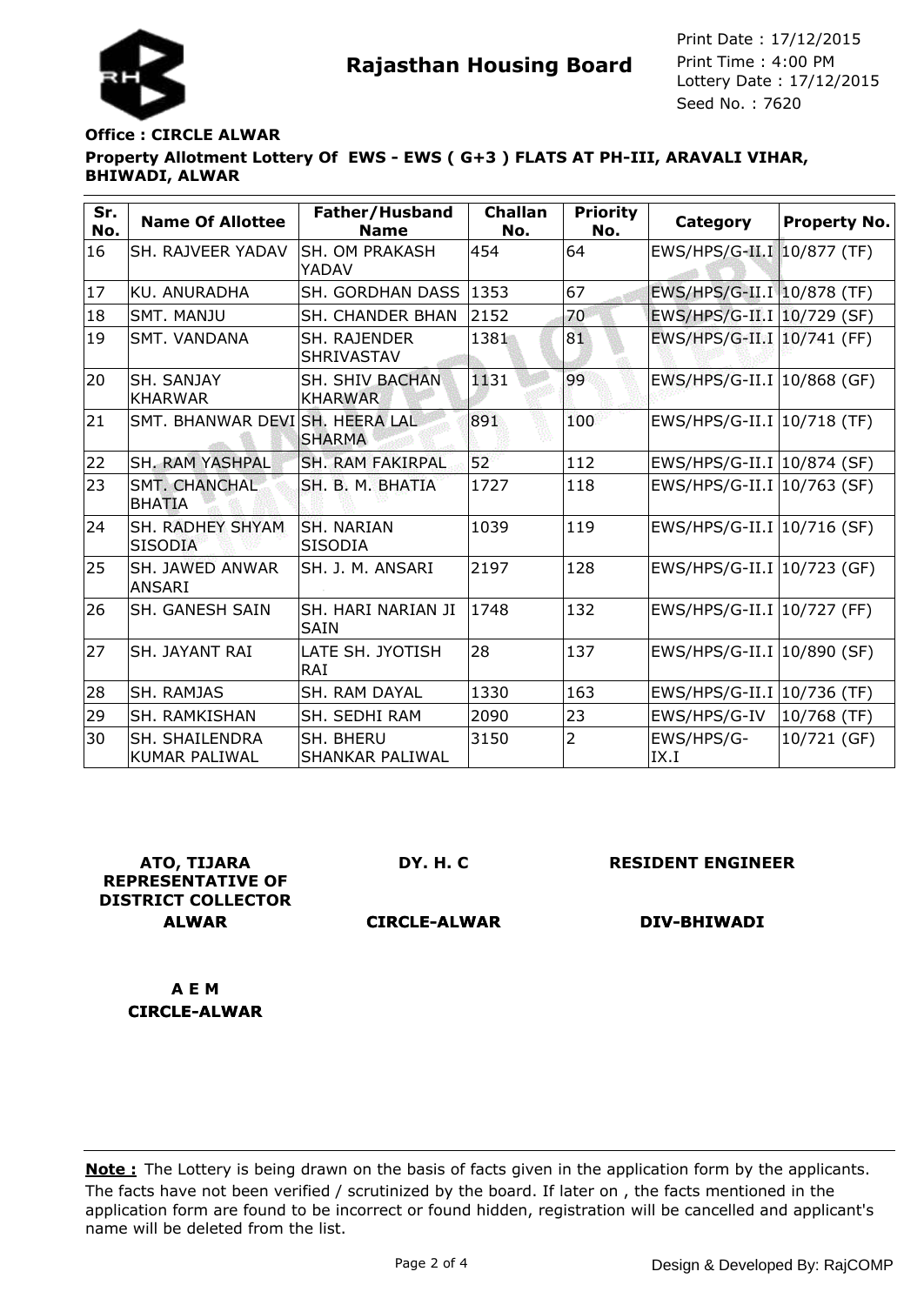

# **Property Allotment Lottery Of EWS - EWS ( G+3 ) FLATS AT PH-III, ARAVALI VIHAR, BHIWADI, ALWAR Office : CIRCLE ALWAR**

| Sr.<br>No. | <b>Name Of Allottee</b>                          | Father/Husband<br><b>Name</b>           | <b>Challan</b><br>No. | <b>Priority</b><br>No. | Category                     | <b>Property No.</b> |
|------------|--------------------------------------------------|-----------------------------------------|-----------------------|------------------------|------------------------------|---------------------|
| 31         | SH. ROSHAN LAL<br><b>SAINI</b>                   | <b>SH. GIRDHARI LAL</b><br><b>SAINI</b> | 2943                  | 10                     | EWS/HPS/G-<br>IX.I           | 10/756 (GF)         |
| 32         | SH. PRAKASH MEENA SH. NANAK RAM                  | IMEENA                                  | 2898                  | 3                      | EWS/HPS/G-V                  | $10/719$ (TF)       |
| 33         | <b>SH. DHARAM SINGH</b><br><b>MEENA</b>          | ISH. KESAR LAL<br><b>MEENA</b>          | 1754                  | 10                     | EWS/HPS/G-V                  | 10/888 (FF)         |
| 34         | <b>SH. RAMSWROOP</b><br><b>MEENA</b>             | LATE SH. PANCHU<br><b>RAM MEENA</b>     | 1332                  | 13                     | EWS/HPS/G-V                  | 10/740 (GF)         |
| 35         | ISH. MOOL CHAND<br><b>MEENA</b>                  | <b>SH. KESAR LAL</b><br><b>MFFNA</b>    | 3165                  | 14.                    | EWS/HPS/G-V                  | 10/761 (SF)         |
| 36         | <b>SMT. SUGNA DEVI</b>                           | LATE SH. MAHENDER 1544<br><b>SINGH</b>  |                       | $\overline{2}$         | EWS/HPS/G-VI                 | 10/872 (FF)         |
| 37         | SH. BHAGWAN SHAI<br><b>GUPTA</b>                 | <b>SH. FATEH CHAND</b><br><b>GUPTA</b>  | 1293                  | 16                     | EWS/ORS/G-I.I   10/742 (FF)  |                     |
| 38         | <b>SH. NAGENDER</b><br><b>SINGH</b>              | <b>SH. SHIV NARIAN</b><br><b>SINGH</b>  | 423                   | 25                     | EWS/ORS/G-I.I   10/714 (SF)  |                     |
| 39         | <b>SH. GIRVAR DAYAL</b><br><b>GUPTA</b>          | LATE SH. KRISHAN<br><b>MURARI GUPTA</b> | 1283                  | 28                     | EWS/ORS/G-I.I   10/887 (FF)  |                     |
| 40         | SH. AMBRISH KUMAR SH. SHIV SWROOP<br><b>DUBY</b> | <b>DUBY</b>                             | 2816                  | 35                     | EWS/ORS/G-I.I   10/767 (TF)  |                     |
| 41         | SMT. DIKSHA SAINI                                | <b>SH. BABU LAL SAINI</b>               | 1589                  | 24                     | EWS/ORS/G-II.I   10/739 (GF) |                     |
| 42         | SH. BALBIR SINGH                                 | SH. JAGRAM                              | 2384                  | 32                     | EWS/ORS/G-II.I 10/873 (SF)   |                     |
| 43         | SH. MAHESH KUMAR<br><b>SAINI</b>                 | lSH. GORI LAL SAINI                     | 2922                  | 39                     | EWS/ORS/G-II.I   10/707 (GF) |                     |

**ATO, TIJARA REPRESENTATIVE OF DISTRICT COLLECTOR ALWAR**

**DY. H. C**

**RESIDENT ENGINEER**

**CIRCLE-ALWAR**

**DIV-BHIWADI**

**A E M CIRCLE-ALWAR**